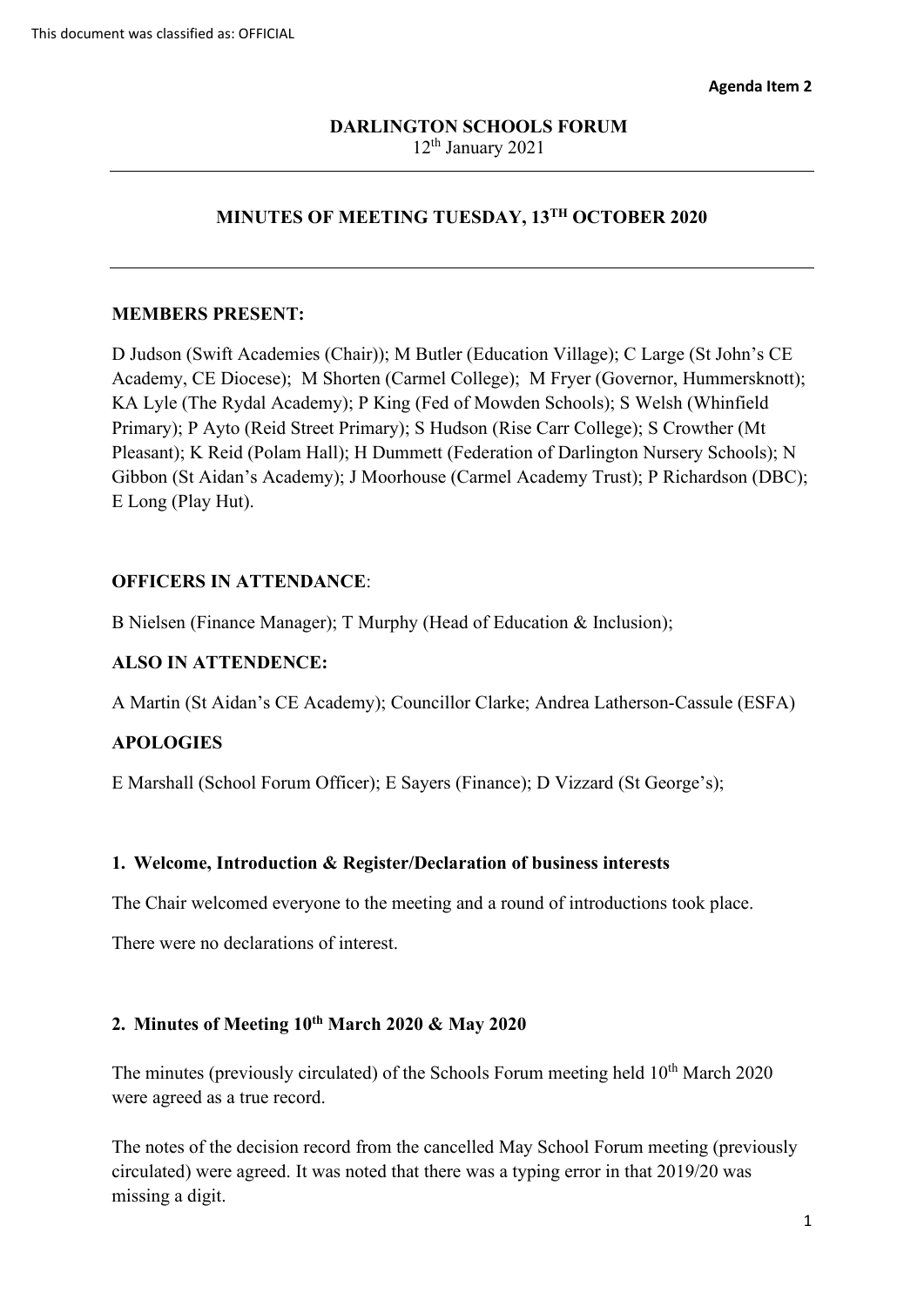# **3. Budget Update 2020/21**

The Finance Manager outlined items in the previously circulated report highlighting the changes to the budget and the current projected budget position.

 projected overspend arises due to high needs and is expected to increase as more children are It was noted that the projections to the year end were based upon one term of information and due to ongoing COVID issues that the projections were likely to change. The current assessed during the autumn and spring terms.

## Recommendations

School Forum noted the current budget position.

School Forum noted the ongoing high needs budget pressures.

## **4. School Funding 2020/21**

2021/22 as per the previously circulated paper. The Finance Manager outlined the changes to funding and the school funding formula for

The following key items were highlighted to Forum; Schools

- The schools national funding formula (NFF) now includes the teachers pay and teachers pension grants.
- The NFF rates have increased in line with increased government funding.
- There are little changes to the NFF
- The indicative schools block increase is  $\pounds$ 2.7million after removing the pay and pension grant
- There is still the ability to move up to 0.5% of the Schools block to another block with Forum approval, which the Local Authority intends to investigate for 2021/22 to help with high needs pressures
- There is no proposal to change the local Darlington formula. However the formula will need to be modelled once the final allocations are received in December to ensure it is affordable. Any proposed changes will be notified to all schools and the Forum.

High Needs

- There are few changes to the guidance for 2021/22.
- The high needs block now includes teachers pay and teachers pension grants for nonmainstream schools.
- The indicative high needs block has an increase of  $£750,000$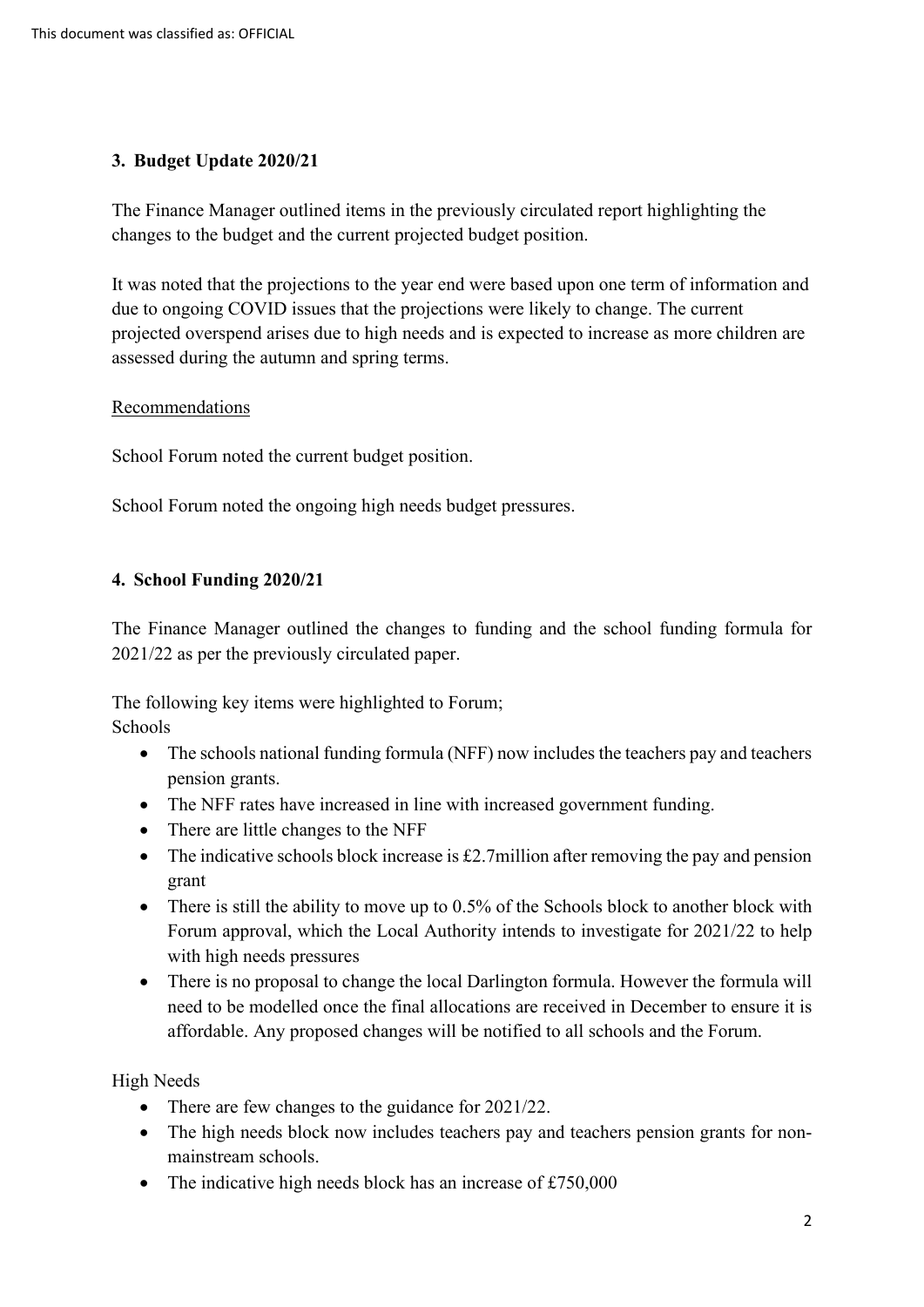Early Year

• No updates have been received

## Central Schools

- A small increase to the formula based element (97p per pupil)
- The historic element is to decrease by a further 20% as expected.

Budget Deficit

- • There is no requirement to submit a recovery plan, however Forum are to be updated regularly on the high needs budget position.
- ESFA have produced a high needs template to assist Local Authorities with their high needs plans

Discussion took place regarding the paper and the following points were noted

- It was asked if we had expected the high needs budget to be on target his year? It was noted that at the start of the year a balanced budget had been set for high needs in 2020/21 based upon the recovery plan. There is currently a projected overspend in 2020/21 of £294,00 which is significantly less than previous years, however this is expected to increase due to further assessments and the outcome of COVID 19.
- It was raised that when a transfer was agreed by schools from the schools block to the high block in the current year, that this was expected to be the last.
- It was questioned who has responsibility for the budget overspends and why does the high needs keep overspending?
- It was noted that the budget has overspent due to continuing increases in demand and also that some of the actions in the recovery plan had been delayed due to COVID and hence there was a continuing shortfall of local capacity.
- It was noted that,
	- o the SEN system had changed to ensure money follows the child,
	- o There has been increasing numbers of EHCP issued
	- o More children are requiring specialist placements
	- o Current placements are still working through the system, so there is a time lag for independent places to decrease
- significant pressures but need to be managed within resource. • It was asked that the minuets record, that Forum questioned the year on year overspend on high needs, which was causing increased historic debt. Schools budgets are under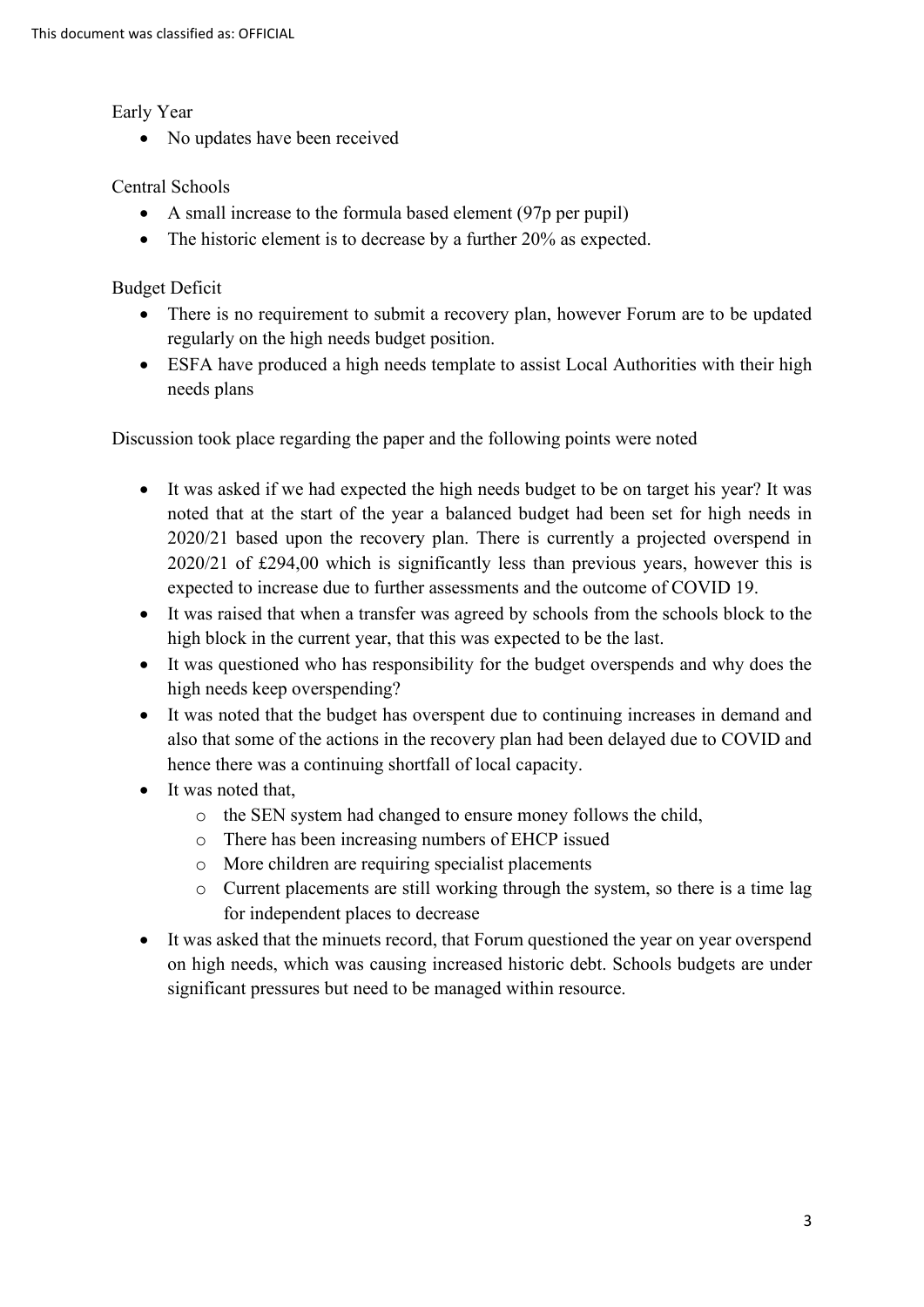# **5. High Needs Update**

The Head of Education & Inclusion gave the group a verbal update regarding high needs, key points included,

- • The SEMH unit at Redhall school is due for completion May 2021 and the SEMH unit at Rise Carr College is due for completion July 2021. Both constructions were delayed due to COVID.
- The Tees Valley SEMH Free School is due for completion September 2022 of which Darlington will have 25 places.
- The above builds will significantly increase capacity in the local areas.
- Wider consultation on issues in the SEN strategy will be discussed through the Education Strategy Group, discussing how to take forward delivery.
- There is to be a refresh of the assessment of needs in Darlington.

Discussion took place and the following points were noted,

- • It was raised that there is a primary need for MLD and originally a base was proposed for this but with no provider selected. Is this to be unit to be progressed? This will be looked as part of the refresh of the needs assessment.
- Soft data needs to be reviewed in assessing if any independent placements can be brough back into borough. The SEN service is looking at each child to see if any children can be returned to the two new units, a balance is needed between family willingness and the outcome for the child.
- The Local Authority has invested in a SEND Commissioning officer who will look at the value for money etc. of all service placements.

# **6. Outreach service Update**

 Forum. This paper gives an overview of the current outreach offer. The Head of Education & Inclusion presented the previously circulated paper to the

- The Speech & Language Outreach offer has been reviewed, working with the CCG colleagues to ensure it is fit for purpose.
- • Hurworth School Autism Outreach. The current funding arrangement was set many years ago and is no longer appropriate, so additional funding will be required in the short term. Future requirements will be looked at as part of the needs assessment.
- Travellers service, the service is being reviewed to ensure it meets current need.
- It was raised that there is an in-balance in the number of travellers in schools and if the current service met all schools needs. Service requirements are to be discussed at a meeting on 19<sup>th</sup> October to which all heads have been invited.

 of the 2020/21 academic year. Forum agreed to increase funding for Hurworth Autism Outreach by £26,381 from the start